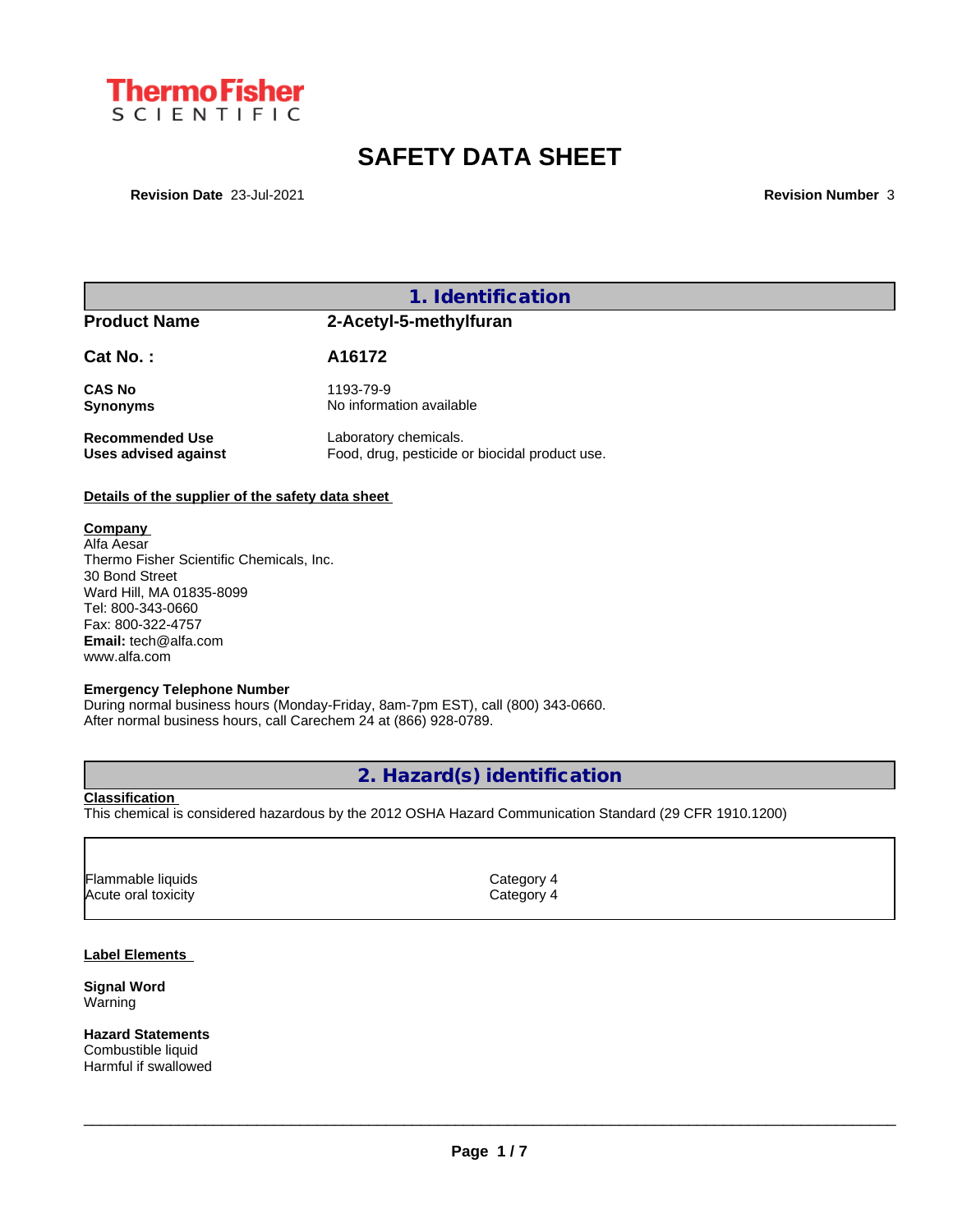

#### **Precautionary Statements Prevention**

Wash face, hands and any exposed skin thoroughly after handling Do not eat, drink or smoke when using this product Keep away from heat/sparks/open flames/hot surfaces. - No smoking Wear protective gloves/protective clothing/eye protection/face protection **Ingestion** IF SWALLOWED: Call a POISON CENTER or doctor/physician if you feel unwell Rinse mouth **Fire** In case of fire: Use CO2, dry chemical, or foam for extinction **Storage** Store in a well-ventilated place. Keep cool **Disposal** Dispose of contents/container to an approved waste disposal plant **Hazards not otherwise classified (HNOC)** None identified

# **3. Composition/Information on Ingredients**

 $\_$  ,  $\_$  ,  $\_$  ,  $\_$  ,  $\_$  ,  $\_$  ,  $\_$  ,  $\_$  ,  $\_$  ,  $\_$  ,  $\_$  ,  $\_$  ,  $\_$  ,  $\_$  ,  $\_$  ,  $\_$  ,  $\_$  ,  $\_$  ,  $\_$  ,  $\_$  ,  $\_$  ,  $\_$  ,  $\_$  ,  $\_$  ,  $\_$  ,  $\_$  ,  $\_$  ,  $\_$  ,  $\_$  ,  $\_$  ,  $\_$  ,  $\_$  ,  $\_$  ,  $\_$  ,  $\_$  ,  $\_$  ,  $\_$  ,

| Component                                                           |                                                                                                                                          | <b>CAS No</b>                                                                                                      | Weight % |  |  |  |  |
|---------------------------------------------------------------------|------------------------------------------------------------------------------------------------------------------------------------------|--------------------------------------------------------------------------------------------------------------------|----------|--|--|--|--|
| Ethanone, 1-(5-methyl-2-furanyl)-                                   |                                                                                                                                          | 1193-79-9                                                                                                          | 98       |  |  |  |  |
|                                                                     |                                                                                                                                          |                                                                                                                    |          |  |  |  |  |
|                                                                     |                                                                                                                                          | 4. First-aid measures                                                                                              |          |  |  |  |  |
| <b>Eye Contact</b>                                                  |                                                                                                                                          | Rinse immediately with plenty of water, also under the eyelids, for at least 15 minutes. Get<br>medical attention. |          |  |  |  |  |
| <b>Skin Contact</b>                                                 | Wash off immediately with soap and plenty of water while removing all contaminated<br>clothes and shoes. Get medical attention.          |                                                                                                                    |          |  |  |  |  |
| <b>Inhalation</b>                                                   | Remove from exposure, lie down. Remove to fresh air.                                                                                     |                                                                                                                    |          |  |  |  |  |
| Ingestion                                                           | Clean mouth with water. Get medical attention.                                                                                           |                                                                                                                    |          |  |  |  |  |
| Most important symptoms and<br>effects<br><b>Notes to Physician</b> | Difficulty in breathing. Symptoms of overexposure may be headache, dizziness, tiredness,<br>nausea and vomiting<br>Treat symptomatically |                                                                                                                    |          |  |  |  |  |

# **5. Fire-fighting measures**

| <b>Suitable Extinguishing Media</b> | Water spray. Carbon dioxide (CO <sub>2</sub> ). Dry chemical. Chemical foam. Water mist may be used<br>to cool closed containers. |
|-------------------------------------|-----------------------------------------------------------------------------------------------------------------------------------|
| Unsuitable Extinguishing Media      | No information available                                                                                                          |
| <b>Flash Point</b>                  | 80 °C / 176 °F                                                                                                                    |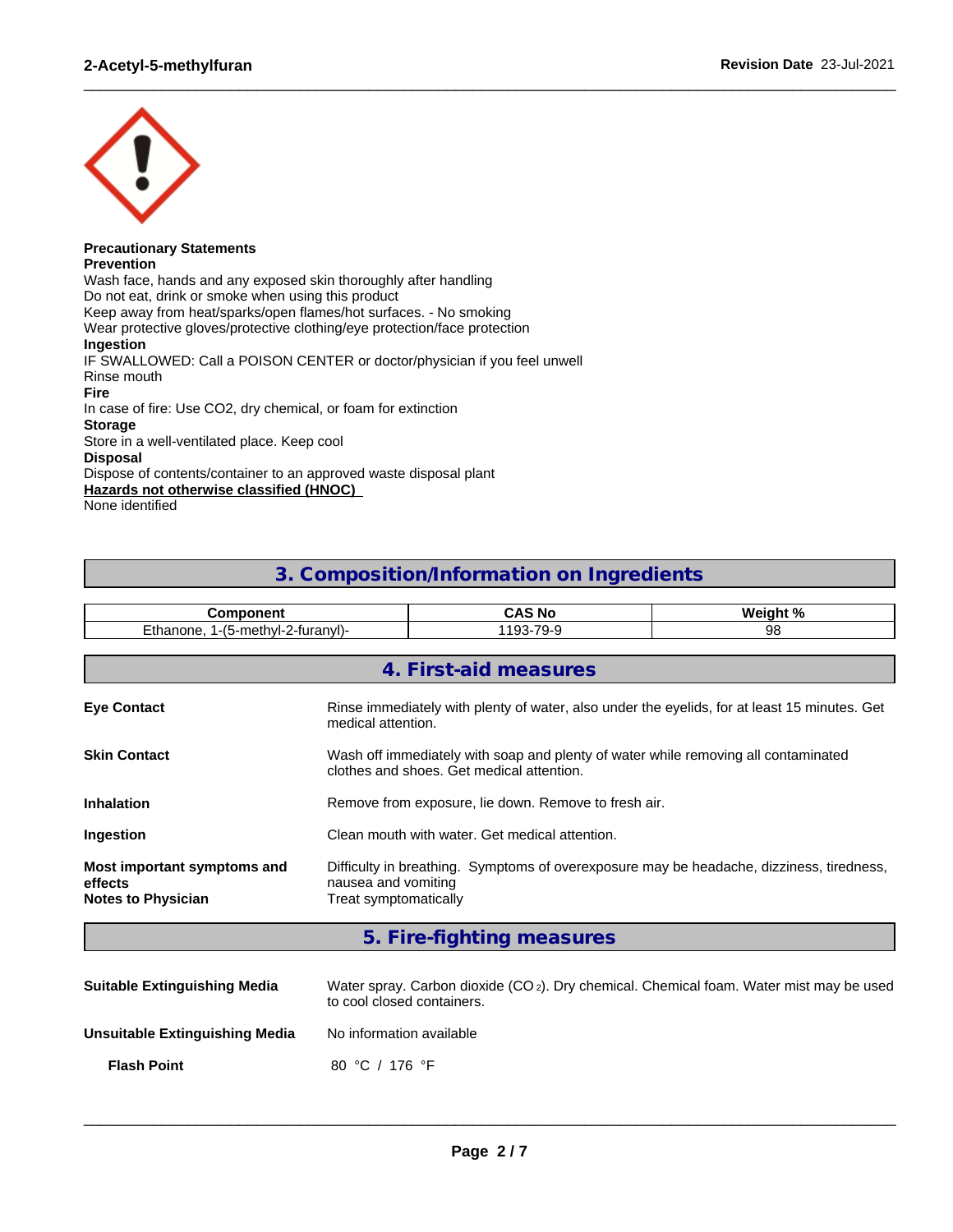| Method -                                                   | No information available |
|------------------------------------------------------------|--------------------------|
| <b>Autoignition Temperature</b><br><b>Explosion Limits</b> | No information available |
| <b>Upper</b>                                               | No data available        |
| Lower                                                      | No data available        |
| Sensitivity to Mechanical Impact No information available  |                          |
| Sensitivity to Static Discharge No information available   |                          |

## **Specific Hazards Arising from the Chemical**

Combustible material. Containers may explode when heated.

## **Hazardous Combustion Products**

```
Carbon monoxide (CO). Carbon dioxide (CO2).
```
## **Protective Equipment and Precautions for Firefighters**

As in any fire, wear self-contained breathing apparatus pressure-demand, MSHA/NIOSH (approved or equivalent) and full protective gear.

 $\_$  ,  $\_$  ,  $\_$  ,  $\_$  ,  $\_$  ,  $\_$  ,  $\_$  ,  $\_$  ,  $\_$  ,  $\_$  ,  $\_$  ,  $\_$  ,  $\_$  ,  $\_$  ,  $\_$  ,  $\_$  ,  $\_$  ,  $\_$  ,  $\_$  ,  $\_$  ,  $\_$  ,  $\_$  ,  $\_$  ,  $\_$  ,  $\_$  ,  $\_$  ,  $\_$  ,  $\_$  ,  $\_$  ,  $\_$  ,  $\_$  ,  $\_$  ,  $\_$  ,  $\_$  ,  $\_$  ,  $\_$  ,  $\_$  ,

| <b>NFPA</b>                                                                                                                          |                                                       |                                                                                                                                                                                |                                                                                             |
|--------------------------------------------------------------------------------------------------------------------------------------|-------------------------------------------------------|--------------------------------------------------------------------------------------------------------------------------------------------------------------------------------|---------------------------------------------------------------------------------------------|
| <b>Health</b><br>2                                                                                                                   | <b>Flammability</b>                                   | <b>Instability</b><br>0                                                                                                                                                        | <b>Physical hazards</b><br>N/A                                                              |
|                                                                                                                                      | 6. Accidental release measures                        |                                                                                                                                                                                |                                                                                             |
| <b>Personal Precautions</b><br><b>Environmental Precautions</b>                                                                      | See Section 12 for additional Ecological Information. |                                                                                                                                                                                | Remove all sources of ignition. Take precautionary measures against static discharges.      |
| Methods for Containment and Clean Soak up with inert absorbent material (e.g. sand, silica gel, acid binder, universal binder,<br>Up |                                                       |                                                                                                                                                                                | sawdust). Keep in suitable, closed containers for disposal. Remove all sources of ignition. |
|                                                                                                                                      | 7. Handling and storage                               |                                                                                                                                                                                |                                                                                             |
| <b>Handling</b>                                                                                                                      | flames, hot surfaces and sources of ignition.         |                                                                                                                                                                                | Avoid contact with skin and eyes. Do not breathe mist/vapors/spray. Keep away from open     |
| <b>Storage</b>                                                                                                                       | sparks and flame.                                     | Keep in a dry, cool and well-ventilated place. Keep container tightly closed. Keep<br>containers tightly closed in a dry, cool and well-ventilated place. Keep away from heat, |                                                                                             |
|                                                                                                                                      | 8. Exposure controls / personal protection            |                                                                                                                                                                                |                                                                                             |
| <b>Exposure Guidelines</b>                                                                                                           |                                                       | This product does not contain any hazardous materials with occupational exposure<br>limitsestablished by the region specific regulatory bodies.                                |                                                                                             |
| <b>Engineering Measures</b>                                                                                                          |                                                       | Ensure adequate ventilation, especially in confined areas.                                                                                                                     |                                                                                             |
| <b>Personal Protective Equipment</b>                                                                                                 |                                                       |                                                                                                                                                                                |                                                                                             |
| <b>Eye/face Protection</b>                                                                                                           | EN166.                                                | Wear appropriate protective eyeglasses or chemical safety goggles as described by                                                                                              | OSHA's eye and face protection regulations in 29 CFR 1910.133 or European Standard          |
| Skin and body protection                                                                                                             |                                                       | Wear appropriate protective gloves and clothing to prevent skin exposure.                                                                                                      |                                                                                             |
| <b>Respiratory Protection</b>                                                                                                        |                                                       | No protective equipment is needed under normal use conditions.                                                                                                                 |                                                                                             |
| <b>Hygiene Measures</b>                                                                                                              |                                                       | Handle in accordance with good industrial hygiene and safety practice.                                                                                                         |                                                                                             |
|                                                                                                                                      |                                                       |                                                                                                                                                                                |                                                                                             |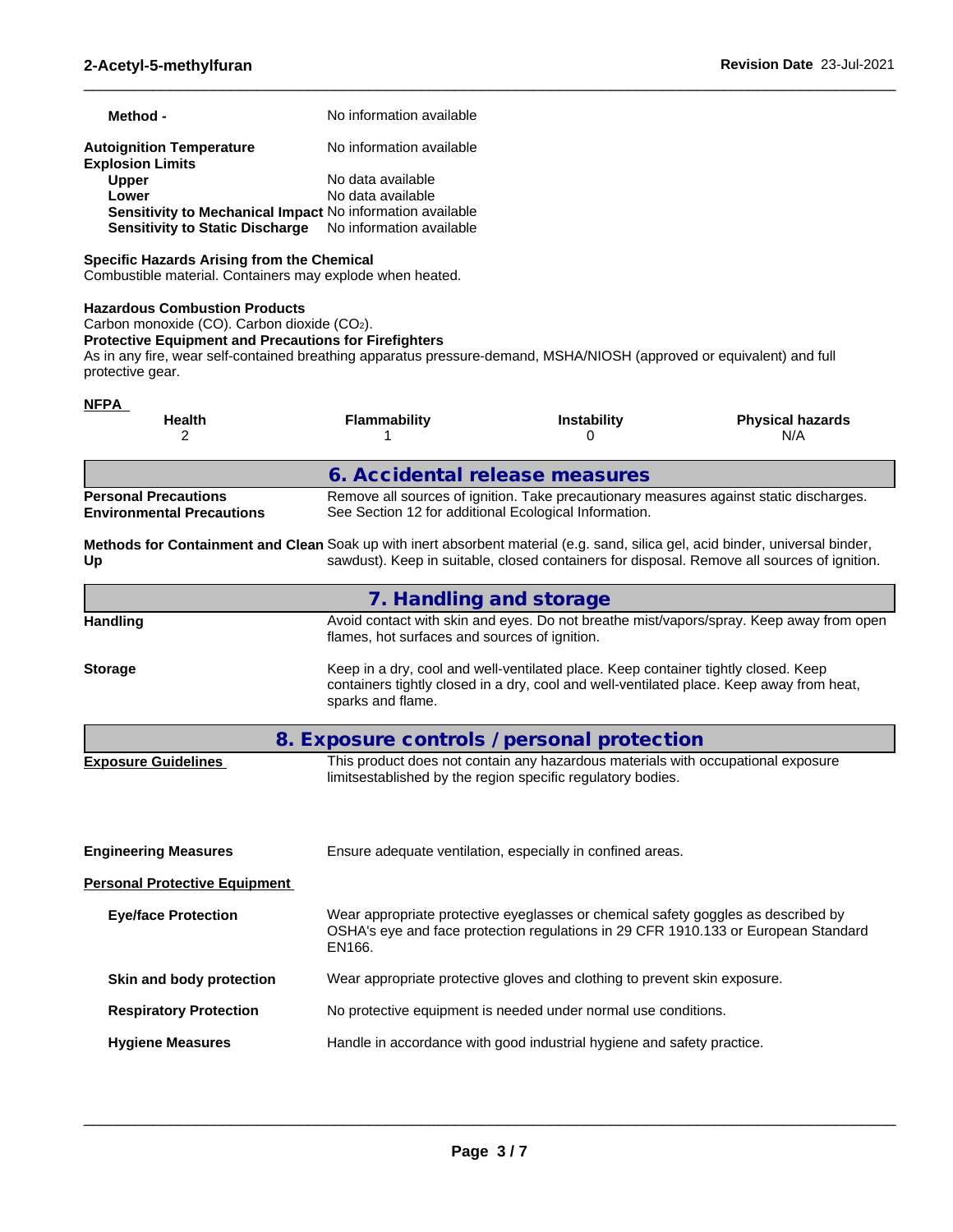# **9. Physical and chemical properties**

 $\_$  ,  $\_$  ,  $\_$  ,  $\_$  ,  $\_$  ,  $\_$  ,  $\_$  ,  $\_$  ,  $\_$  ,  $\_$  ,  $\_$  ,  $\_$  ,  $\_$  ,  $\_$  ,  $\_$  ,  $\_$  ,  $\_$  ,  $\_$  ,  $\_$  ,  $\_$  ,  $\_$  ,  $\_$  ,  $\_$  ,  $\_$  ,  $\_$  ,  $\_$  ,  $\_$  ,  $\_$  ,  $\_$  ,  $\_$  ,  $\_$  ,  $\_$  ,  $\_$  ,  $\_$  ,  $\_$  ,  $\_$  ,  $\_$  ,

| <b>Physical State</b>                         | Liquid                                  |
|-----------------------------------------------|-----------------------------------------|
| Appearance                                    | Yellow-orange                           |
| Odor                                          | No information available                |
| <b>Odor Threshold</b>                         | No information available                |
| рH                                            | No information available                |
| <b>Melting Point/Range</b>                    | No data available                       |
| <b>Boiling Point/Range</b>                    | 100 - 101 °C / 212 - 213.8 °F @ 25 mmHg |
| <b>Flash Point</b>                            | 80 °C / 176 °F                          |
| <b>Evaporation Rate</b>                       | No information available                |
| Flammability (solid,gas)                      | Not applicable                          |
| <b>Flammability or explosive limits</b>       |                                         |
| <b>Upper</b>                                  | No data available                       |
| Lower                                         | No data available                       |
| <b>Vapor Pressure</b>                         | No information available                |
| <b>Vapor Density</b>                          | No information available                |
| <b>Specific Gravity</b>                       | 1.066                                   |
| <b>Solubility</b>                             | No information available                |
| <b>Partition coefficient; n-octanol/water</b> | No data available                       |
| <b>Autoignition Temperature</b>               | No information available                |
| <b>Decomposition Temperature</b>              | No information available                |
| <b>Viscosity</b>                              | No information available                |
| Molecular Formula                             | C7 H8 O2                                |
| <b>Molecular Weight</b>                       | 124.14                                  |
|                                               |                                         |

# **10. Stability and reactivity**

| <b>Reactive Hazard</b>                                                      | None known, based on information available                                               |  |  |  |  |
|-----------------------------------------------------------------------------|------------------------------------------------------------------------------------------|--|--|--|--|
| <b>Stability</b>                                                            | Stable under normal conditions.                                                          |  |  |  |  |
| <b>Conditions to Avoid</b>                                                  | Incompatible products. Keep away from open flames, hot surfaces and sources of ignition. |  |  |  |  |
| <b>Incompatible Materials</b>                                               | Strong oxidizing agents, Strong bases                                                    |  |  |  |  |
| Hazardous Decomposition Products Carbon monoxide (CO), Carbon dioxide (CO2) |                                                                                          |  |  |  |  |
| <b>Hazardous Polymerization</b>                                             | No information available.                                                                |  |  |  |  |
| <b>Hazardous Reactions</b>                                                  | None under normal processing.                                                            |  |  |  |  |

**11. Toxicological information**

**Acute Toxicity**

1-(5-methyl-2-furanyl)-

| <b>Product Information</b><br><b>Component Information</b><br><b>Toxicologically Synergistic</b><br><b>Products</b> |               | No information available |                                                                                          |              |             |            |  |
|---------------------------------------------------------------------------------------------------------------------|---------------|--------------------------|------------------------------------------------------------------------------------------|--------------|-------------|------------|--|
| Delayed and immediate effects as well as chronic effects from short and long-term exposure                          |               |                          |                                                                                          |              |             |            |  |
| <b>Irritation</b>                                                                                                   |               | No information available |                                                                                          |              |             |            |  |
| <b>Sensitization</b>                                                                                                |               | No information available |                                                                                          |              |             |            |  |
| Carcinogenicity                                                                                                     |               |                          | The table below indicates whether each agency has listed any ingredient as a carcinogen. |              |             |            |  |
| Component                                                                                                           | <b>CAS No</b> | <b>IARC</b>              | <b>NTP</b>                                                                               | <b>ACGIH</b> | <b>OSHA</b> | Mexico     |  |
| Ethanone.                                                                                                           | 1193-79-9     | Not listed               | Not listed                                                                               | Not listed   | Not listed  | Not listed |  |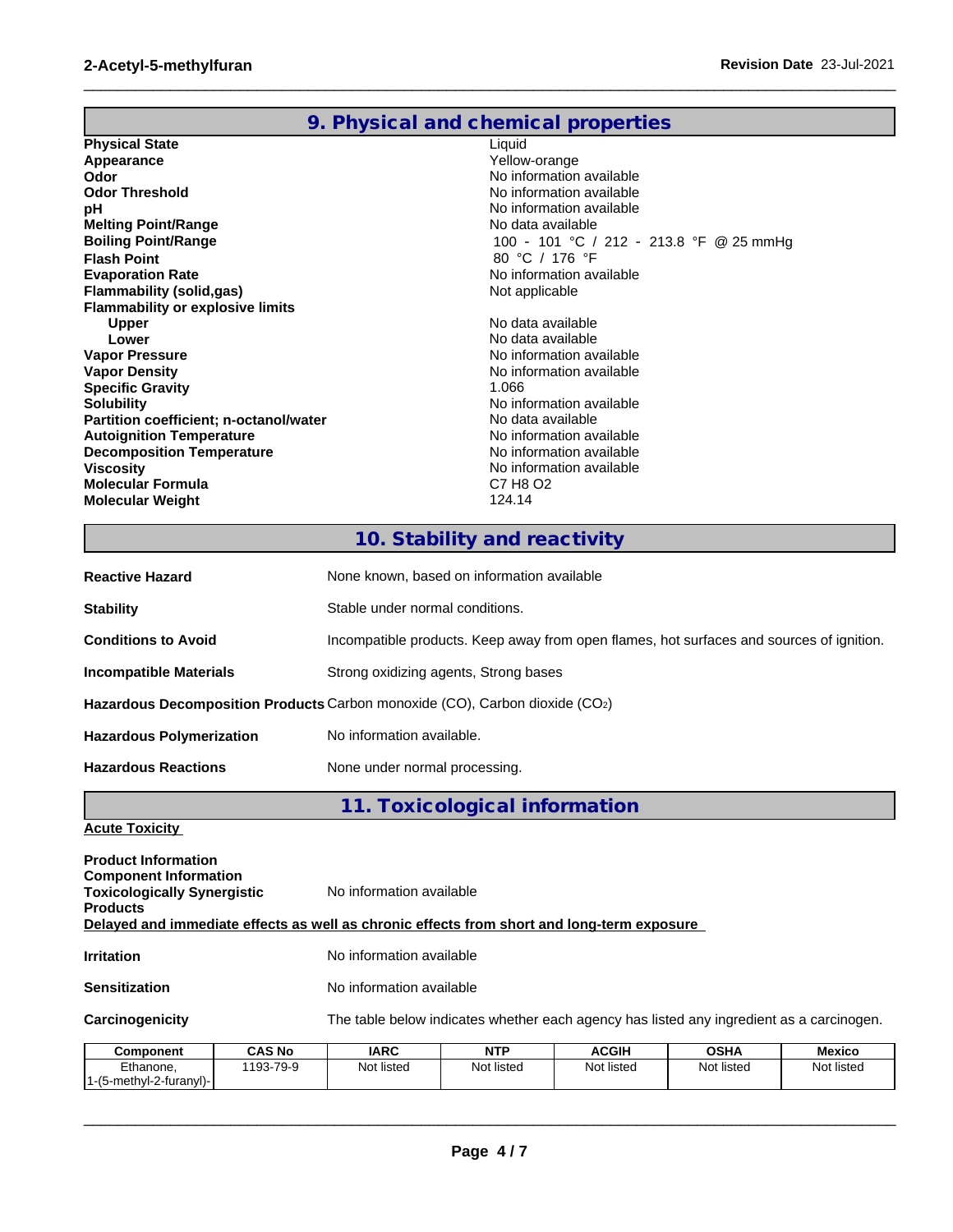| <b>Mutagenic Effects</b>                                                                                            | No information available                                                                                                                                                                                                                                              |  |  |  |  |  |
|---------------------------------------------------------------------------------------------------------------------|-----------------------------------------------------------------------------------------------------------------------------------------------------------------------------------------------------------------------------------------------------------------------|--|--|--|--|--|
| <b>Reproductive Effects</b>                                                                                         | No information available.                                                                                                                                                                                                                                             |  |  |  |  |  |
| <b>Developmental Effects</b>                                                                                        | No information available.                                                                                                                                                                                                                                             |  |  |  |  |  |
| <b>Teratogenicity</b>                                                                                               | No information available.                                                                                                                                                                                                                                             |  |  |  |  |  |
| <b>STOT - single exposure</b><br>STOT - repeated exposure                                                           | None known<br>None known                                                                                                                                                                                                                                              |  |  |  |  |  |
| <b>Aspiration hazard</b>                                                                                            | No information available                                                                                                                                                                                                                                              |  |  |  |  |  |
| delayed                                                                                                             | Symptoms / effects, both acute and Symptoms of overexposure may be headache, dizziness, tiredness, nausea and vomiting                                                                                                                                                |  |  |  |  |  |
| <b>Endocrine Disruptor Information</b>                                                                              |                                                                                                                                                                                                                                                                       |  |  |  |  |  |
| <b>Other Adverse Effects</b>                                                                                        | The toxicological properties have not been fully investigated.                                                                                                                                                                                                        |  |  |  |  |  |
|                                                                                                                     | 12. Ecological information                                                                                                                                                                                                                                            |  |  |  |  |  |
| <b>Ecotoxicity</b>                                                                                                  | Do not flush into surface water or sanitary sewer system. Do not allow material to contaminate ground water system.                                                                                                                                                   |  |  |  |  |  |
| <b>Persistence and Degradability</b>                                                                                | No information available                                                                                                                                                                                                                                              |  |  |  |  |  |
| <b>Bioaccumulation/ Accumulation</b>                                                                                | No information available.                                                                                                                                                                                                                                             |  |  |  |  |  |
| <b>Mobility</b>                                                                                                     | No information available.                                                                                                                                                                                                                                             |  |  |  |  |  |
|                                                                                                                     | 13. Disposal considerations                                                                                                                                                                                                                                           |  |  |  |  |  |
| <b>Waste Disposal Methods</b>                                                                                       | Chemical waste generators must determine whether a discarded chemical is classified as a<br>hazardous waste. Chemical waste generators must also consult local, regional, and<br>national hazardous waste regulations to ensure complete and accurate classification. |  |  |  |  |  |
|                                                                                                                     | 14. Transport information                                                                                                                                                                                                                                             |  |  |  |  |  |
| <b>DOT</b>                                                                                                          | COMBUSTIBLE LIQUID, NOT REGULATED FOR TRANSPORT IN THIS QUANTITY<br>According to 49 CRF §173.150(f)(1), this material should reclassified as NA1993,<br>Combustible Liquid, NOS if it is shipped in bulk.                                                             |  |  |  |  |  |
| <b>UN-No</b><br><b>Proper Shipping Name</b><br><b>Packing Group</b><br><b>TDG</b><br><b>IATA</b><br><b>IMDG/IMO</b> | NA1993<br>Combustible liquid, n.o.s.<br>Ш<br>Not regulated<br>Not regulated<br>Not regulated                                                                                                                                                                          |  |  |  |  |  |
|                                                                                                                     | 15. Regulatory information                                                                                                                                                                                                                                            |  |  |  |  |  |

 $\_$  ,  $\_$  ,  $\_$  ,  $\_$  ,  $\_$  ,  $\_$  ,  $\_$  ,  $\_$  ,  $\_$  ,  $\_$  ,  $\_$  ,  $\_$  ,  $\_$  ,  $\_$  ,  $\_$  ,  $\_$  ,  $\_$  ,  $\_$  ,  $\_$  ,  $\_$  ,  $\_$  ,  $\_$  ,  $\_$  ,  $\_$  ,  $\_$  ,  $\_$  ,  $\_$  ,  $\_$  ,  $\_$  ,  $\_$  ,  $\_$  ,  $\_$  ,  $\_$  ,  $\_$  ,  $\_$  ,  $\_$  ,  $\_$  ,

# **United States of America Inventory**

| Component                            | <b>CAS No</b> | <b>TSCA</b> | TCO A<br>∖ Inventorv notification -<br>ى ت<br><b>Active/Inactive</b> | TSCA<br><b>Flags</b> |
|--------------------------------------|---------------|-------------|----------------------------------------------------------------------|----------------------|
| Ethanone.<br>1-(5-methyl-2-furanyl)- | 193-79-9      |             |                                                                      |                      |

#### **Legend:**

**TSCA** - Toxic Substances Control Act, (40 CFR Part 710)

X - Listed

'-' - Not Listed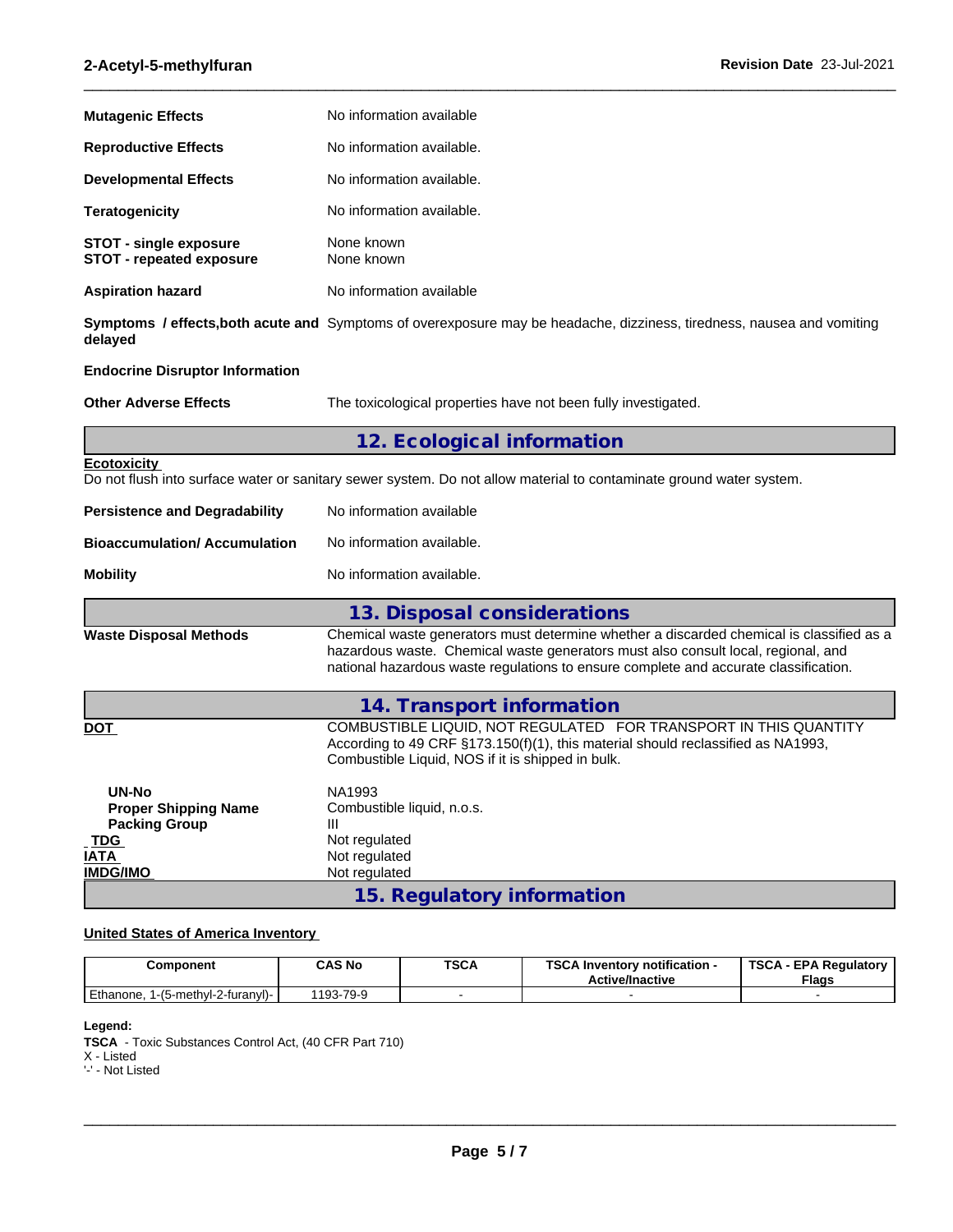## **TSCA 12(b)** - Notices of Export Not applicable

#### **International Inventories**

Canada (DSL/NDSL), Europe (EINECS/ELINCS/NLP), Philippines (PICCS), Japan (ENCS), Japan (ISHL), Australia (AICS), China (IECSC), Korea (KECL).

 $\_$  ,  $\_$  ,  $\_$  ,  $\_$  ,  $\_$  ,  $\_$  ,  $\_$  ,  $\_$  ,  $\_$  ,  $\_$  ,  $\_$  ,  $\_$  ,  $\_$  ,  $\_$  ,  $\_$  ,  $\_$  ,  $\_$  ,  $\_$  ,  $\_$  ,  $\_$  ,  $\_$  ,  $\_$  ,  $\_$  ,  $\_$  ,  $\_$  ,  $\_$  ,  $\_$  ,  $\_$  ,  $\_$  ,  $\_$  ,  $\_$  ,  $\_$  ,  $\_$  ,  $\_$  ,  $\_$  ,  $\_$  ,  $\_$  ,

| <b>Component</b>                                                                        | <b>CAS No</b>                                        | DSI | <b>NDSL</b> | <b>EINECS</b>              | <b>PICCS</b> | <b>ENCS</b> | <b>ISHL</b> | <b>AICS</b> | rrOR<br>IECSC | <b>KECL</b> |
|-----------------------------------------------------------------------------------------|------------------------------------------------------|-----|-------------|----------------------------|--------------|-------------|-------------|-------------|---------------|-------------|
| Ethanone.<br>$\cdots$<br>$\overline{\phantom{0}}$<br>--<br>_1-(5-methvl-∠<br>-turanvI)- | 70 <sub>-</sub> 9<br>103.<br>י כי ד<br>ັບ<br>$\cdot$ |     |             | 77c<br>$\sim$<br>14<br>. . |              |             |             |             |               |             |

#### **U.S. Federal Regulations**

| <b>SARA 313</b>                                                                                                                            | Not applicable                                              |
|--------------------------------------------------------------------------------------------------------------------------------------------|-------------------------------------------------------------|
| SARA 311/312 Hazard Categories                                                                                                             | See section 2 for more information                          |
| <b>CWA (Clean Water Act)</b>                                                                                                               | Not applicable                                              |
| <b>Clean Air Act</b>                                                                                                                       | Not applicable                                              |
| <b>OSHA</b> - Occupational Safety and<br><b>Health Administration</b>                                                                      | Not applicable                                              |
| <b>CERCLA</b>                                                                                                                              | Not applicable                                              |
| <b>California Proposition 65</b>                                                                                                           | This product does not contain any Proposition 65 chemicals. |
| U.S. State Right-to-Know<br><b>Regulations</b>                                                                                             | Not applicable                                              |
| <b>U.S. Department of Transportation</b><br>Reportable Quantity (RQ):<br><b>DOT Marine Pollutant</b><br><b>DOT Severe Marine Pollutant</b> | N<br>N<br>N                                                 |
| <b>U.S. Department of Homeland</b><br><b>Security</b>                                                                                      | This product does not contain any DHS chemicals.            |
| <b>Other International Regulations</b>                                                                                                     |                                                             |
| <b>Mexico - Grade</b>                                                                                                                      | No information available                                    |

| 16. Other information                                                |                                                                                                   |
|----------------------------------------------------------------------|---------------------------------------------------------------------------------------------------|
| <b>Prepared By</b>                                                   | Health, Safety and Environmental Department<br>Email: tech@alfa.com<br>www.alfa.com               |
| <b>Revision Date</b><br><b>Print Date</b><br><b>Revision Summary</b> | 23-Jul-2021<br>23-Jul-2021<br>SDS authoring systems update, replaces ChemGes SDS No. 1193-79-9/2. |

**Disclaimer**

The information provided in this Safety Data Sheet is correct to the best of our knowledge, information and belief at the date of its publication. The information given is designed only as a guidance for safe handling, use, processing, storage, transportation, disposal and release and is not to be considered a warranty or quality specification. The information relates only to the specific material designated and may not be valid for such material used in combination with any other **materials or in any process,unless specified in the text**